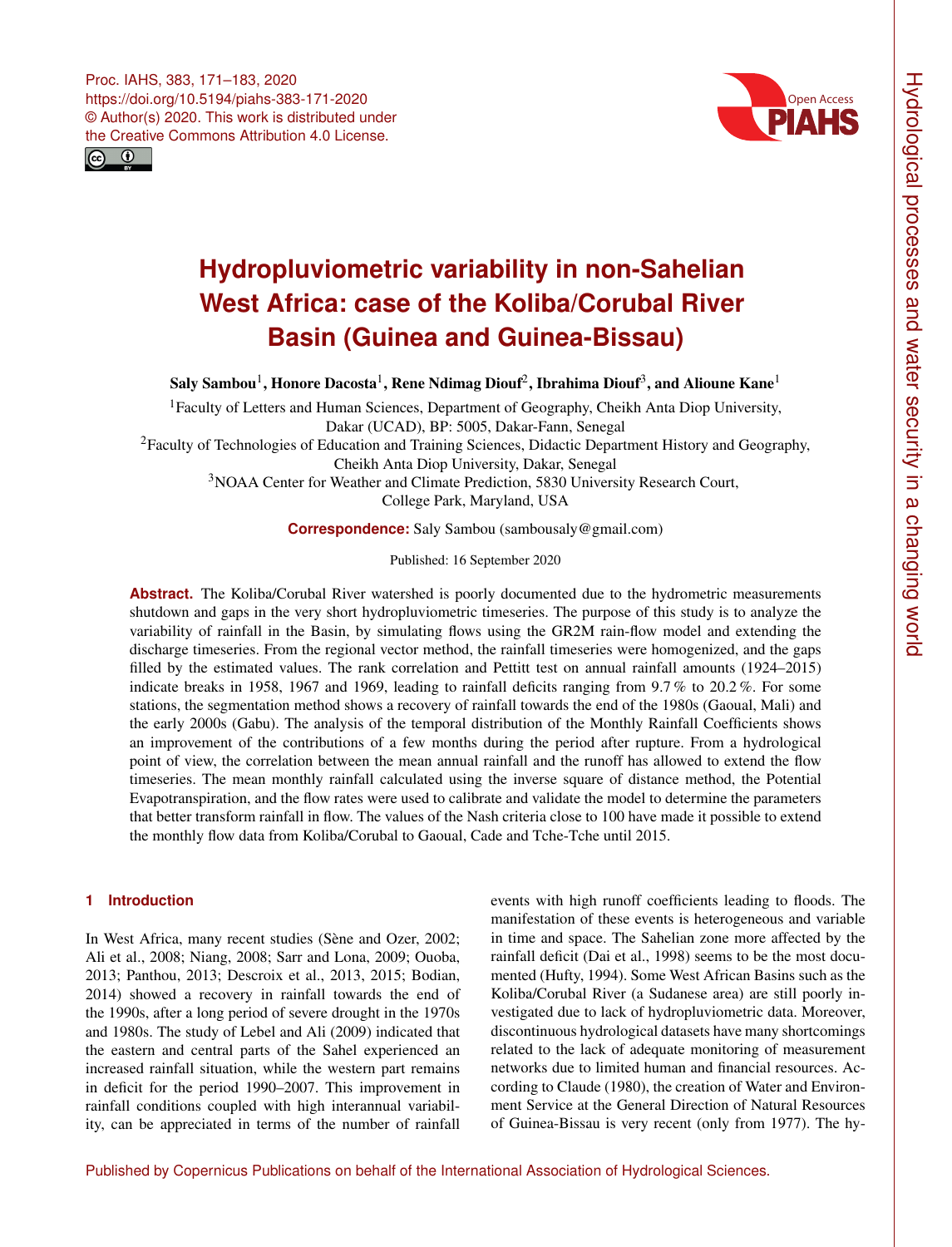drological regime and the streamflow are poorly known. The hydrometric network of Guinea is very obsolete, the first stations were implanted around 1910, but its development was slow and subjected to many hazards. The current network has been restructured starting in 1967. However, some newly created stations are not calibrated due to difficult access (Claude, 1980). This is an obstacle to any hydrological study, especially the assessment of the impact of rainfall variability on the streamflow.

The Koliba/Corubal Basin is a transboundary Basin, shared between Guinea and Guinea-Bissau. It is part of the intervention area of the Gambia River Basin Organization (in French, Organisation pour la Mise en Valeur du Fleuve Gambie, OMVG hereafter), whose mission is to undertake a rehabilitation of rainfall and hydrometric networks for the realization of its projects.

However, the availability of long-term timeseries of rainfall (annual and monthly), although sometimes incomplete, is an asset to provide a solution to the lack of data, through the modeling of the rain-flow relationship. Among the existing models, the GR2M of Cemagref (Mouelhi, 2003; Mouelhi et al., 2006), Rural Engineerig at the monthly time step and with two parameters  $(X_1$  and  $X_2)$ , has been selected. It is a simple and robust model much applied in Africa (Paturel et al., 1995; Mahé et al., 2005; Bodian et al., 2012). The objective of this study is to analyze the variability of rainfall in the Koliba/Corubal River Basin. Due to discontinuous and incomplete hydrological data, a rain-flow modeling approach will allow, on the basis of existing data, to extend the discharge timeseries for a better quantification of water resources for rational management and the satisfaction of different uses.

# **2 Data and methods**

## 2.1 The study area

The Koliba/Corubal River watershed lies between 11◦ N and  $12°30'$  N and between  $12°$  W and  $14°30'$  W. It is shared between Guinea (84.5 %) and Guinea-Bissau (15.5 %) and covers an area of  $20876.4 \text{ km}^2$  at the Tche-Tche hydrometric station (Fig. 1).

The River has its source from the West of Fouta Djalon, in Middle Guinea, in the region of Labe. It is a junction of two rivers: the Tomine which has its source from the Sangale and the Komba which takes its source from Madina Wora. These two rivers confluence at Gaoual to give the Koliba. After a course, going West, more than 200 km with many meanders, it forms the border between the two countries for a few kilometers, before entering Guinea-Bissau where it is called Corubal. It joins the Kayanga/Geba near Xime in a flat and marshy zone where the tide goes very far inside the continent, to form the estuary of Geba (SOFRECO, 1993). Although, its Basin occupies a smaller area, the River concentrates the most important surface water resource in Guinea-

Bissau. The very dense hydrographic network is simplified (Fig. 1) for more readability.

The vegetation is composed of dense forests, degraded forest altitude, dry forest covered annually by bush fires, wooded savannah and woodland, crops, fallow field, etc. (Zoumanigui, 2003). The Koliba/Corubal Basin belongs to a tropical climate characterized by a single rainy season that generally lasts five months in the north and six months in the south of the Basin and a dry season which however records a few millimeters of water (April and November). Rainfall decreases from the south to the north following the West African monsoon flux. The monthly maximum temperature average is between 26.0 and 33.4 ◦C at Labe, 31.1 and 40.20 ◦C at Koundara, respectively in August and April. The average minimum temperatures range from 10.2 and 18.3 ◦C at Labe and 15.0 and 24.2 ◦C at Koundara in December and May.

## 2.2 Physiographic data

The cartographic documents covering a large area of study are not always easy to access. Moreover, even if they are available, a problem of the heterogeneity of the scales arises. Thus, for some reasons of homogeneity, the Shuttle Radar Topography Mission (SRTM) data of 30 m resolution NASA (National Aeronautics and Space Administration) were used. They are used for the characterization of the relief and the determination of the morphometric characteristics of the Koliba/Corubal Basin (Table 1 and Fig. 2). The Digital Terrain Model (DTM) realized with the Surfer software shows that the mountainous terrain is in the northeast part of the Basin with altitudes exceeding 1400 m. It is at these levels that the tributaries Bantala and Komba take their source. In the downstream part, altitudes decrease to less than 100 m (Fig. 2). The Basin and its various sub-basins have an elongated shape as shown by the compactness coefficients (Table 1), resulting in a long period of concentration of runoff water. This is nuanced because the influence of relief is even more important.

## 2.3 Rainfall data

Rainfall data come from the National Meteorology Direction of Guinea (DNM), the National Meteorological Service of Guinea-Bissau and the OMVG. The length of the timeseries is very variable from one source to another, because the shortest are found in Guinea-Bissau over a period of 12 years (Beli and Tche-Tche). Table 2 lists the rainfall stations selected by country and available data, while Fig. 1 shows their spatial distribution in the Basin. Given their number, only the results of a few will be presented. The choice will be based on the sample size, the quality of the data (small gaps in the timeseries) and the geographical position in the Basin.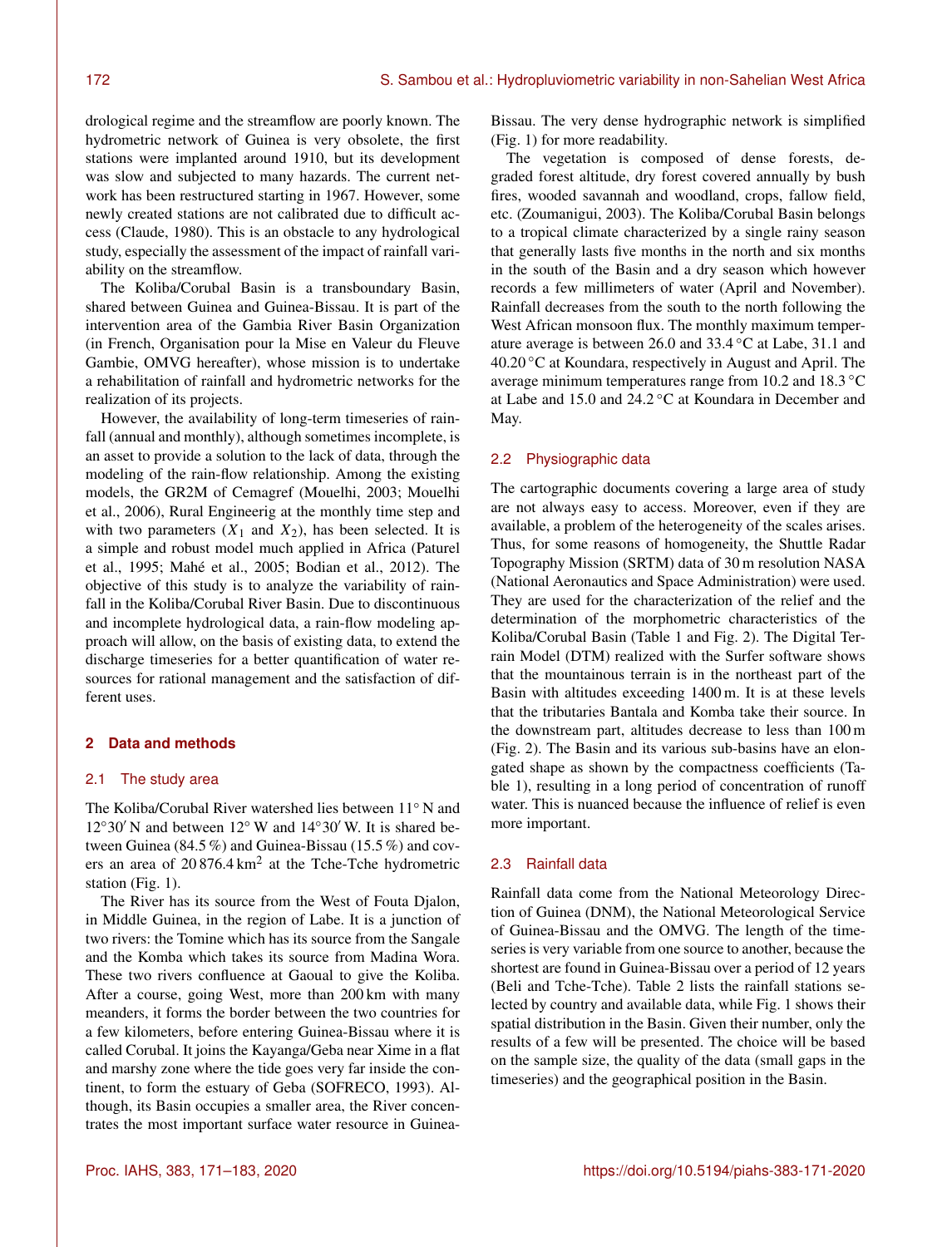

**Figure 1.** Location of the Koliba/Corubal River watershed in West Africa and spatial distribution of rainfall and hydrometric networks.



**Figure 2.** 3D Digital Terrain Model of the Koliba/Corubal Basin at Tche-Tche.

## 2.4 Potential evapotranspiration data

Potential Evapotranspiration data (PET) from the Labe station are calculated using the Penman (1948) formula. They come from the DNM of Guinea and cover the period 1975–2000. This station being far from Cade and Tche-Tche, Koundara's maximum and minimum temperature data (1975–2015) are used to calculate the PET using the CROPWAT 8.0 software (Smith, 1992) and based on the formula Penman–Monteith (Monteith, 1965).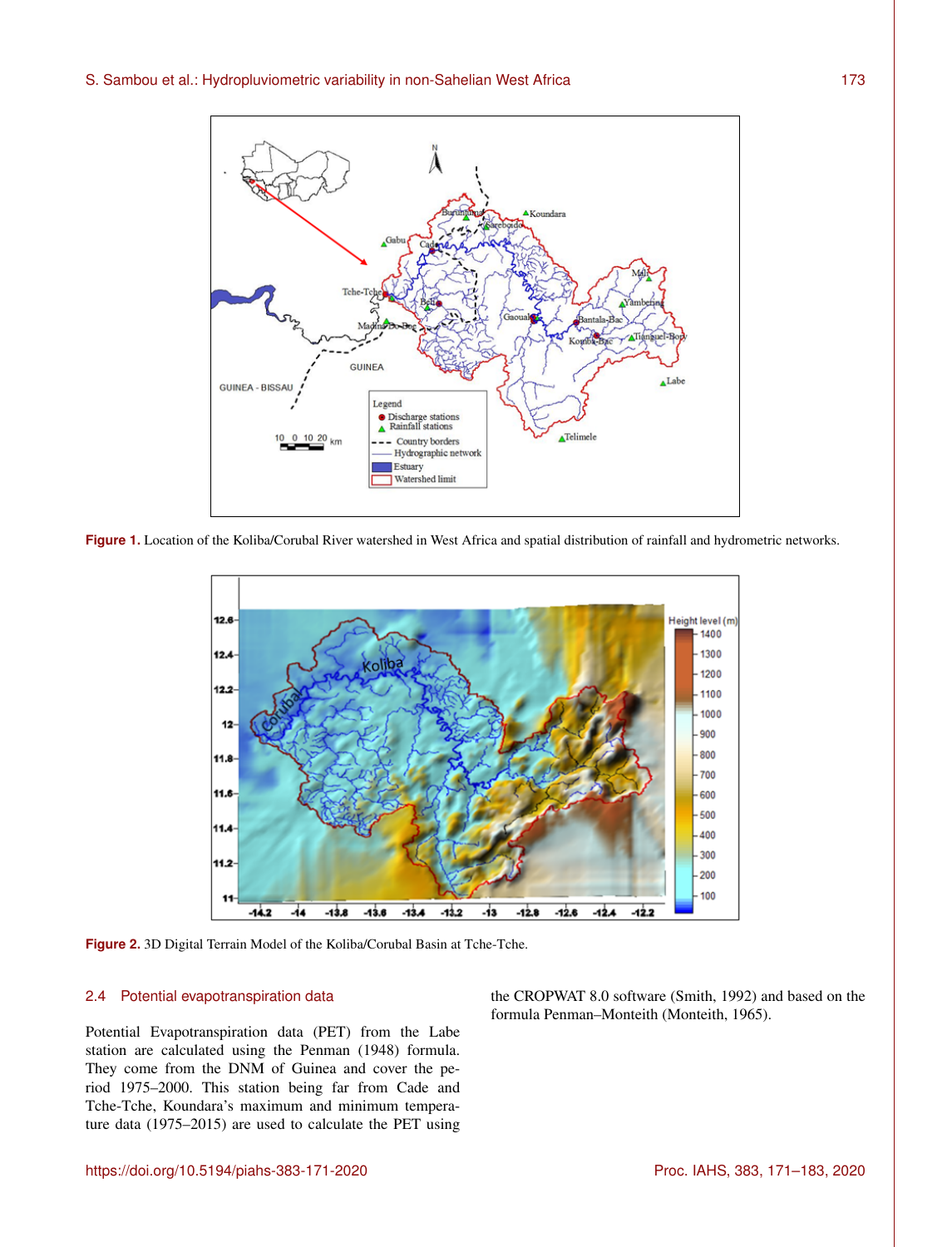|  |  |  |  |  |  |  |  |  | <b>Table 1.</b> Morphometric characteristics of the Basin and its sub-basins. |
|--|--|--|--|--|--|--|--|--|-------------------------------------------------------------------------------|
|--|--|--|--|--|--|--|--|--|-------------------------------------------------------------------------------|

| River          | Station   | Area<br>(km <sup>2</sup> ) | Perimeter<br>(km) | $K_{c}$ | L<br>(km) | (km) |
|----------------|-----------|----------------------------|-------------------|---------|-----------|------|
| Koliba/Corubal | Tche-Tche | 20876.4                    | 1417.7            | 2.75    | 678.1     | 30.8 |
| Koliba/Corubal | Cade      | 15658.9                    | 1278.5            | 2.86    | 613.7     | 25.5 |
| Koliba/Corubal | Gaoual    | 9726.9                     | 868.4             | 2.47    | 410.5     | 23.7 |
| Fefine         | Beli      | 2237.3                     | 359.6             | 2.13    | 166.4     | 13.4 |
| Tomine         | Gaoual    | 3319.4                     | 532.5             | 2.59    | 253.1     | 13.1 |
| Bantala        | ferry     | 1535.7                     | 347.0             | 2.48    | 164.1     | 9.4  |
| Komba          | ferry     | 2895.6                     | 497.0             | 2.59    | 236.2     | 12.3 |

 $K_c$ : Gravelius compactness index; L (km): length of the equivalent rectangle; l (km): width of the equivalent rectangle.

**Table 2.** List of selected rain gauge for this study.

| Country       | Station       | Altitude<br>(m) | <b>Start</b><br>year | End<br>year | $\%$<br>gaps | Average<br>annual<br>rainfall<br>(mm) |
|---------------|---------------|-----------------|----------------------|-------------|--------------|---------------------------------------|
|               | Gaoual        | 500             | 1925                 | 2006        | 18.3         | 1776.1                                |
|               | Koundara      | 76              | 1928                 | 2015        | $\ast$       | 1197.9                                |
|               | Labe          | 1025            | 1921                 | 2015        | 3.2          | 1629.3                                |
| Guinea        | Mali          | 1464            | 1922                 | 2015        | 19.1         | 1659.7                                |
|               | Sareboïdo     | 520             | 1961                 | 1976        | *            | 1364.4                                |
|               | Telimele      | 650             | 1924                 | 2003        | 11.3         | 2195.7                                |
|               | Tianguel-Bory | 650             | 1960                 | 1991        | *            | 1678.0                                |
|               | Yambering     | 868             | 1967                 | 1981        | $\ast$       | 1602.1                                |
|               | <b>Beli</b>   | 70              | 1978                 | 1989        | 8.3          | 1583.4                                |
|               | Buruntuma     | 100             | 1950                 | 1992        | *            | 1266.0                                |
| Guinea-       | Gabu          | 63              | 1941                 | 2005        | *            | 1321.6                                |
| <b>Bissau</b> | Madina Do Boe | 75              | 1950                 | 1967        | *            | 1905.7                                |
|               | Tche-Tche     | 59              | 1978                 | 1989        | 8.3          | 1468.0                                |

∗ complete timeseries; av. rain.: average annual rainfall.

#### 2.5 Data and hydrological model

# 2.5.1 Hydrological data

The Koliba/Corubal hydrometric network at Tche-Tche is composed of seven (7) stations; three (3) of them are on the mainstream and four (4) are on the Bantala, Komba, Tomine and Fefine tributaries (Fig. 1). The hydrological data come from the OMVG database. Figure 3 shows the chronogram of available discharge, the timeseries of which are sometimes interspersed with gaps (Bantala, Komba, Gaoual on the Tomine and Beli). Due to failures, these stations were excluded from the hydrological analysis. Only the stations of Gaoual (14 years), Cade (16 years) and Tche-Tche (18 years) are chosen to simulate the flows and thus extend the discharge timeseries.

# 2.5.2 Presentation of the hydrological model GR2M

The GR2M model is a global conceptual hydrological model (Fig. 4) that operates on a monthly scale and uses rainfall and potential evapotranspiration as inputs (Mouelhi, 2003;



**Figure 3.** Chronogram of available discharge according to the stations.

Mouelhi et al., 2006). The discharges are used for setting parameters and evaluating performance. It has two parameters  $X_1$  and  $X_2$  that can be optimized: the first one is evolved in the production function and the second one in the transfer function. The production function is organized around a soil reservoir "S" which represents its maximum capacity. This reservoir regulates the quantitative aspect of modeling (Gogien, 1998). The transfer function is used to translate the way in which the rainfall for the flow reaches the outlet of the basin by specifying the time course (Mouelhi, 2003). This is the fraction of the net rain that has not been used to feed the soil reservoir.

# **3 Methods**

#### 3.1 Critical and homogenization of rainfall data

The critical and the homogenization of the data were done by the Regional Vector Method (Brunet-Moret, 1977), integrated into the Hydraccess software (Vauchel, 2004). The Regional Vector is defined as a chronological series of annual or monthly rainfall indices derived from the extraction of the most "probable" information in the most frequent sense contained in the dataset of observation posts in a homogeneous climatic region (Hiez, 1969, 1977; Brunet-Moret, 1979; L'Hôte, 1986; Hiez et al., 1987, 1992). Among the two usual methods, the one of Brunet-Moret (1979) was chosen because it relies on all the stations and the calculation of the deviations from the regional average, makes it possible to de-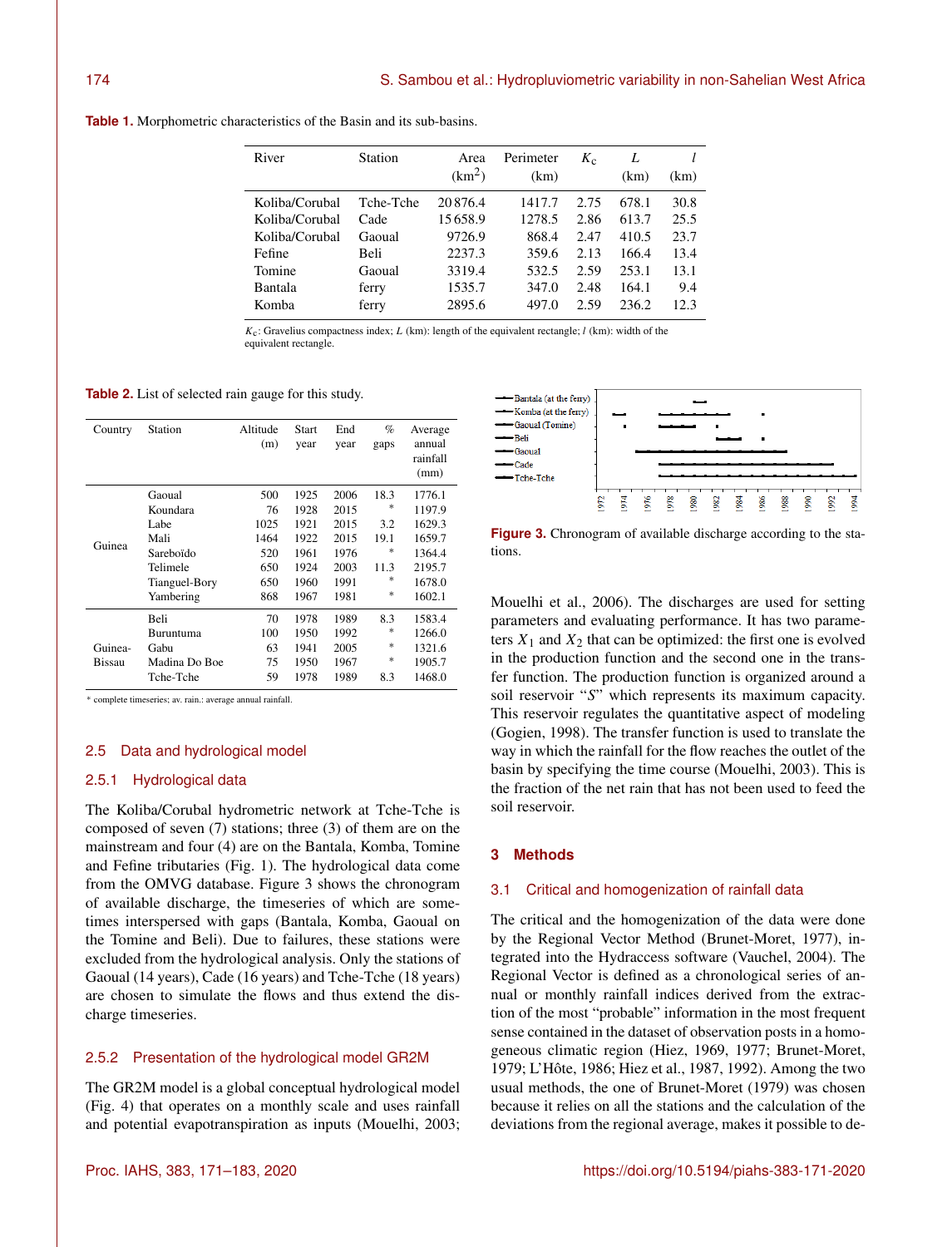

**Figure 4.** Architecture of the GR2M model (Mouelhi et al., 2006).



**Figure 5.** Annual vector of rainfall index over the period 1924–2015 and index of Gabu, Gaoual, Koundara, Labe and Mali stations.

tect the doubtful data. For each rainfall station, a timeseries of annual indices is calculated, the mean of which represents the regional vector (Fig. 5). These indices indicate the rainfall of the year compared to the regional average. The timeseries are homogenized over the period 1924–2015 and the calculated values were used to fill the gaps.

# 3.2 Detection of breaks within the annual rainfall timeseries

Given the high variability of rainfall, statistical tests integrated into the KhronoStat software (IRD, 1998) were used to detect stationarity breaks in the timeseries. A break can be compared to a change in the probability law of the timeseries at a given moment, most often unknown (Lubès et al., 1994).

Among the existing break tests, three (3) are selected for this study because of their robustness and sensitivity to a change in the average. They are widely used in the climate variability analysis in Africa (Servat et al., 1998, 1999; Paturel et al., 1998; Haidu, 2006; Kouassi et al., 2010; Bodian, 2011, 2014; Sambou et al., 2018). It is the rank correlation test (Spearman, 1904) that analyzes the randomness of a timeseries and proposes an alternative hypothesis of trend. The Mann–Whitney test modified by Pettitt (1979) consists in dividing the main timeseries into two sub-series having different statistical distributions, separated by a break at time  $t$ . The null hypothesis  $H_0$  corresponds to the absence of break (homogeneous timeseries), whereas if it is rejected, a break date is determined. The segmentation procedure (Hubert and Carbonnel, 1987; Hubert et al., 1989) has the principle of di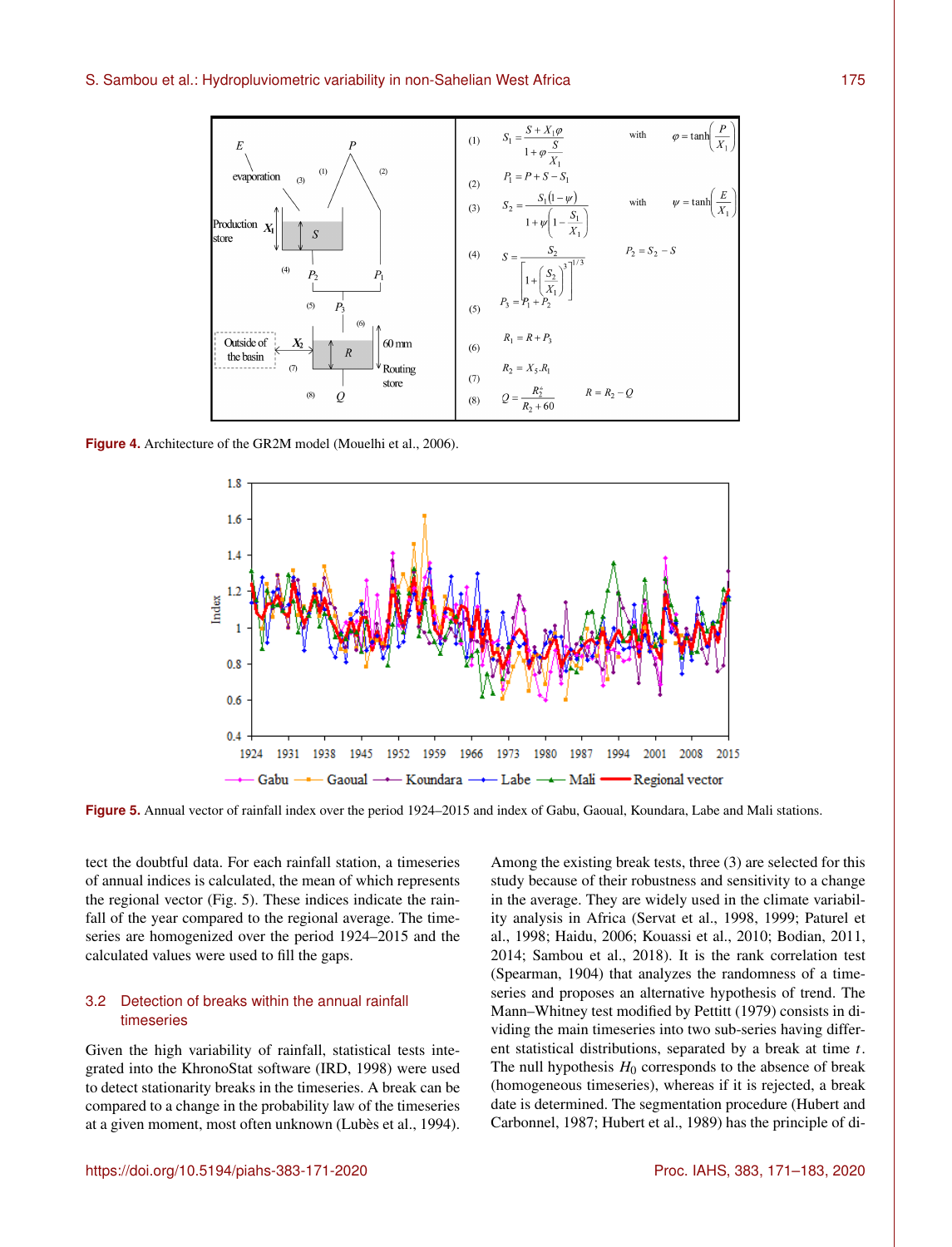viding the timeseries into several segments whose averages are significantly different.

# 3.3 Recent variability of monthly rainfall and calculation of mean rainfall

The analysis of the temporal distribution of rainfall on a monthly scale is relevant in the context of the recent evolution characterized by improved rainfall conditions. The missing values were reconstructed with the regional vector method, considering each month of the year separately, like an annual value. To do this, a calculation of the Monthly Rainfall Coefficients (MRC, hereafter) was performed at the periods pre-break and post-break. They indicate the contribution of each month to the annual total rainfall and they are obtained from the report of the monthly total of the annual cumulation. For the purposes of the discharge simulation, the average rainfall over the Basin upstream from Gaoual, Cade and Tche-Tche stations was calculated according to three interpolation methods (Thiessen method, inversing of the square of the distance method and Kriging method) using the Hydraccess software. It is about going from a punctual rainfall to a surface rainfall. The results of the best method are considered. This average rainfall is one of the input data of the model.

# 3.4 Calculation of potential evapotranspiration

Oudin (2004) proposed an evapotranspiration formula based on few data (temperature), and having a high spatial robustness optimized to meet the needs of hydrological modeling. For reasons of consistency and to avoid possible differences, PET was calculated with the Penman–Monteith formula in Koundara over the period 1975–2015. The Labe data already available until 2000 have been extended using the same formula to harmonize with the rainfall data. According to Quentin (2015, in Bell et al., 2011), the Penman–Monteith formula is often used in evapotranspiration extrapolation for its "physical basis", which is more sensitive to the multiple effects of climate change. Table 3 presents the average values of PET at Labe and Koundara over the period 1975–2015. It has a periodicity with a maximum in the dry season and a minimum in the rainy season.

## 3.5 Hydropluviometric correlation

In terms of short timeseries and gaps, a correlation approach between rainfall and runoff is adopted in order to lengthen the annual discharge timeseries. For this, the average annual rainfall over the Basin was determined using three (3) methods mentioned above, and the annual modules transformed into a runoff. Then, the good correlation between the two variables, with a coefficient of determination of 0.6 and 0.8, makes it possible to appreciate the relation. The linearity of the relationship leads to the extension of the timeseries of runoff from the average rainfall before finally being converted into an annual module.

# 3.6 Calibration of the model

The objective of the calibration phase is to find the parameter settings that bring the behavior of the model as close as possible to that of the modeled basin, the similarity of the behaviors being quantified by the Nash criterion (Nash and Sutcliffe, 1970; Ardoin-Bardin, 2004) defined by the Eq. (1):

Nash = 100 
$$
\left[1 - \frac{\sum_{i} (Q_o^i - Q_c^i)^2}{\sum_{i} (Q_o^i - Q_m^i)^2}\right].
$$
 (1)

 $Q_0^i$  is the observed monthly discharge,  $Q_c^i$  is the calculated monthly discharge,  $Q_{\text{m}}^i$  is the average monthly discharge observed and  $i$  is the month considered.

The Nash criterion allows appreciating the quality of the simulations compared to the observations. The best fit corresponds to a criterion value close to 100 %, while a criterion below 60 % indicates a poor relationship between simulations and observations (Ardoin-Bardin, 2004).

Generally, global conceptual models require a phase of parameter specification which must be done on sufficiently long timeseries for which it must be assumed that there has been no change in the hydrological or physiographic characteristics of the basin (Diello, 2007). Like most West African basins, the Koliba/Corubal experienced a decrease in rainfall between 1960s and 1970s. This decrease has influenced the hydrological functioning. The brevity of discharge data does not facilitate their division into two parts for calibration and validation. In addition, the covered periods covered by the data are included in the phase of post-break. These periods can be considered as relatively homogeneous; knowing that the recovery of rainfall observed in most stations was not yet effective. According to Ardoin-Bardin (2004), the shortest periods may depend on more extreme conditions affecting the considered period. This justifies the choice of all the periods available for calibration and validation. Thus, for each of them, an adjustment of the parameters  $X_1$  and  $X_2$ was carried out and the model validated. These parameters will be applied to the chronicles to simulate the flows of the Koliba/Corubal River from the input data.

## **4 Results**

## 4.1 Homogenization of annual rainfall

The application of the regional vector method enables to estimate values to fill gaps in the timeseries of stations. Figure 6 shows the observed and estimated rainfall over the period 1924–2015. The correlation coefficients between observed and estimated values are 0.649 in Mali, 0.812 in Gabu and 0.832 in Gaoual.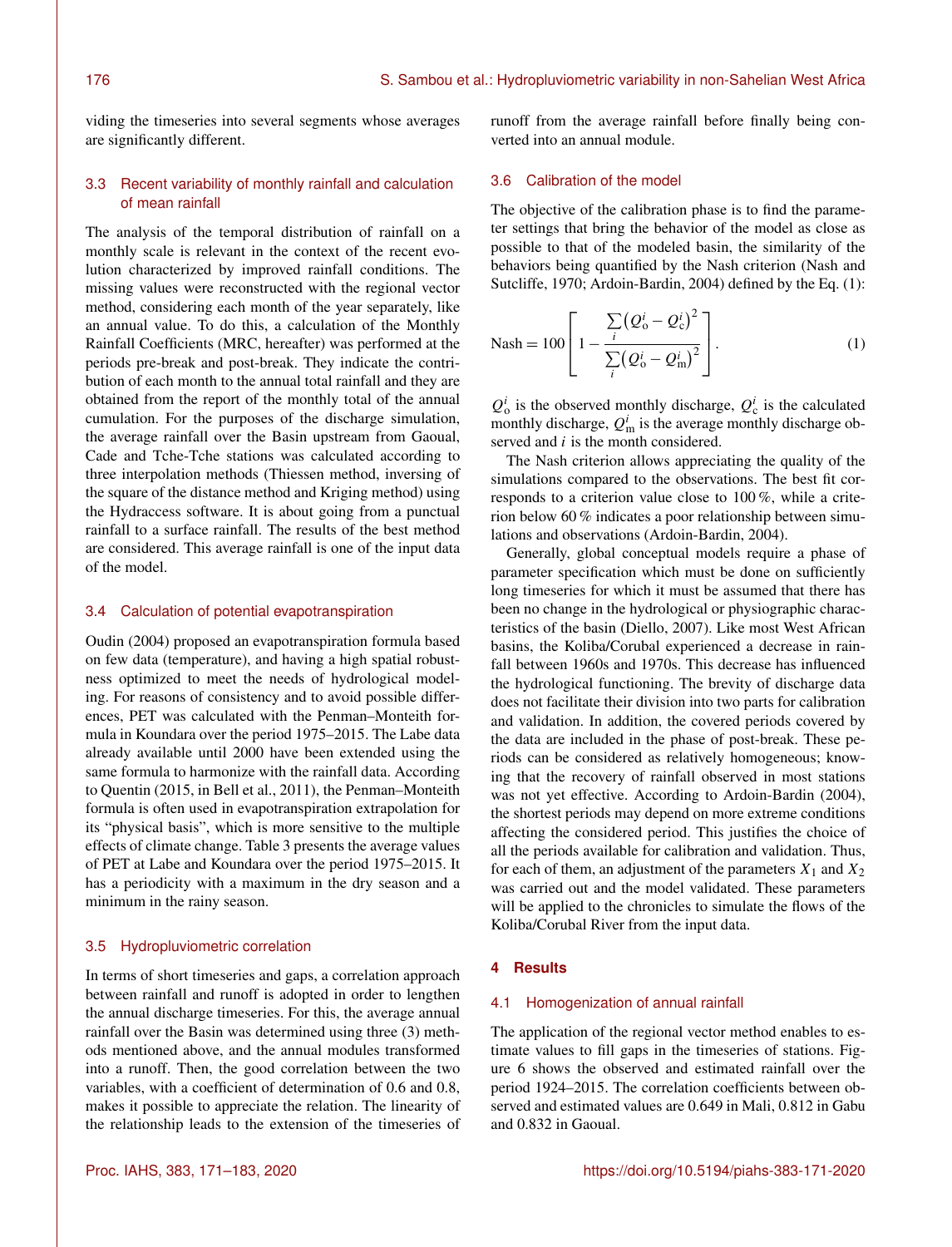**Table 3.** Average monthly potential evapotranspiration at Labe and Koundara.

| Station                                                                                  | J F |  | M A M J J A S O                                                         |  |  | N D |  |
|------------------------------------------------------------------------------------------|-----|--|-------------------------------------------------------------------------|--|--|-----|--|
| Labe<br>Koundara 162.0 166.3 201.0 202.1 195.8 158.6 143.0 135.4 132.9 139.6 144.9 156.3 |     |  | 144.0 148.0 183.6 172.7 154.1 125.0 108.1 105.6 110.0 121.3 128.4 134.4 |  |  |     |  |

**Table 4.** Synthesis of the results of Pettitt test.

| Station  | Year of | Average (mm)  |        |               | Standard deviation |               | Coefficient of variation |      |  |
|----------|---------|---------------|--------|---------------|--------------------|---------------|--------------------------|------|--|
|          | break   | <b>Before</b> | After  | <b>Before</b> | After              | <b>Before</b> | After                    | (%)  |  |
| Gabu     | 1967    | 1501.6        | 1242.2 | 180.3         | 213.2              | 12.0          | 17.2                     | 17.3 |  |
| Gaoual   | 1967    | 1983.9        | 1583.2 | 294.3         | 227.1              | 14.8          | 14.3                     | 20.2 |  |
| Koundara | 1969    | 1285.7        | 1125.9 | 158.0         | 189.0              | 12.3          | 16.8                     | 12.4 |  |
| Labe     | 1969    | 1729.3        | 1526.9 | 241.6         | 166.8              | 14.0          | 10.9                     | 11.7 |  |
| Mali     | 1958    | 1748.4        | 1579 7 | 229.3         | 254.1              | 13.1          | 16.1                     | 9.7  |  |



**Figure 6.** Annual observed and estimated rainfall at Gabu, Gaoual and Mali stations over the period 1924–2015.

## 4.2 Homogeneity tests on annual rainfall

## 4.2.1 Rank correlation and Pettitt test

The results of the rank correlation test indicate a decrease in rainfall. The null hypothesis of no change is rejected at the 99 %, 95 % and 90 % confidence thresholds at all stations except Mali where it is accepted at the different thresholds.

The Pettitt tests shown in Table 4 exhibit that all timeseries show early break for Mali (1958) and later for Labe and Koundara (1969). For most stations, the break occurred in 1967 and 1969, which confirms the results of the IC-CARE program (Servat et al., 1998, 1999) in West and Central Africa. The rainfall post-break deficit is between 9.7 % (Mali) and 20.2 % (Gaoual). The study of Bodian and al. (2011) (for the period 1923–2005), indicated a deficit of 13 % in Mali and 24 % in Labe. It has decreased to 9.7 % and 11.7 % respectively over the period 1924–2015.

## 4.2.2 Segmentation method

The segmentation method presented in graphical, show one or more breaks in the timeseries (Fig. 7). Koundara and Labe timeseries show a single break in 1955 and 1969 respectively. In Gabu, the decrease in rainfall recorded since 1965 reduced in 2002, the year that marks the end of the dry period and the beginning of a rainfall recovery. The Mali timeseries had a succession of two periods of low rainfall, before returning to more favorable rainfall conditions from 1987. The Gaoual station presents a weird situation with five break events sep-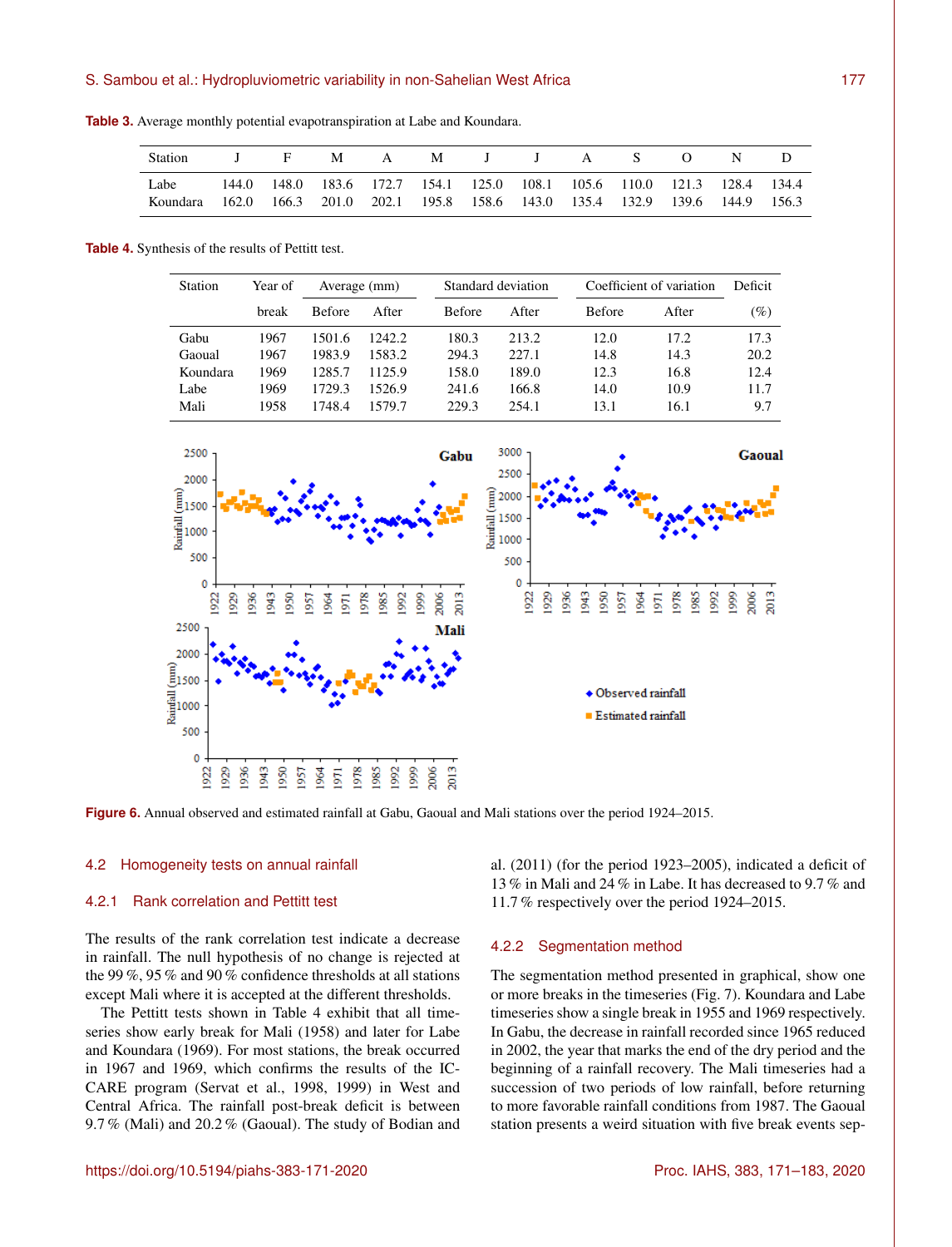

**Figure 7.** Variability and segmentation of annual rainfall in Gabu, Gaoual, Koundara, Labe and Mali from 1924 to 2015.

arating six unequal periods. Comparison is difficult due to inequality of the sub-periods.

# **5 Evolution in monthly rainfall according to Pettitt's test**

The correlation coefficients between the observed and estimated monthly rainfall have deteriorated. They vary between 0.531 (Mali) and 0.696 (Koundara) in May; 0.579 (Gabu) and 0.731 (Mali) in June, 0.565 (Mali) and 0.795 (Koundara) in July, 0.520 (Koundara) and 0.744 (Gabu) in August, 0.621 (Gabu) and 0.745 (Gaoual) in September, 0.687 (Gaoual) and 0.747 (Koundara) in October.

The temporal distribution of the MRC shows that the contribution of the monthly to annual total has undergone a significant evolution during the post-break period. In Gabu, the contributions from June to September are greater than those of the first period, whereas in Gaoual, Koundara (Fig. 8), Labe and Mali, they concern three months. The increase of



**Figure 8.** Temporal evolution of MRC during pre-break and postbreak at Koundara (1924–2015).

MRC is correlated with that of rainfall. Although nuanced, these results support the recovery of rainfall observed in West Africa in the late 1990s and early 2000s (Sène and Ozer, 2002; Descroix et al., 2015; Sambou et al., 2018). The MRCs for October remain in favor of the pre-break period at all stations.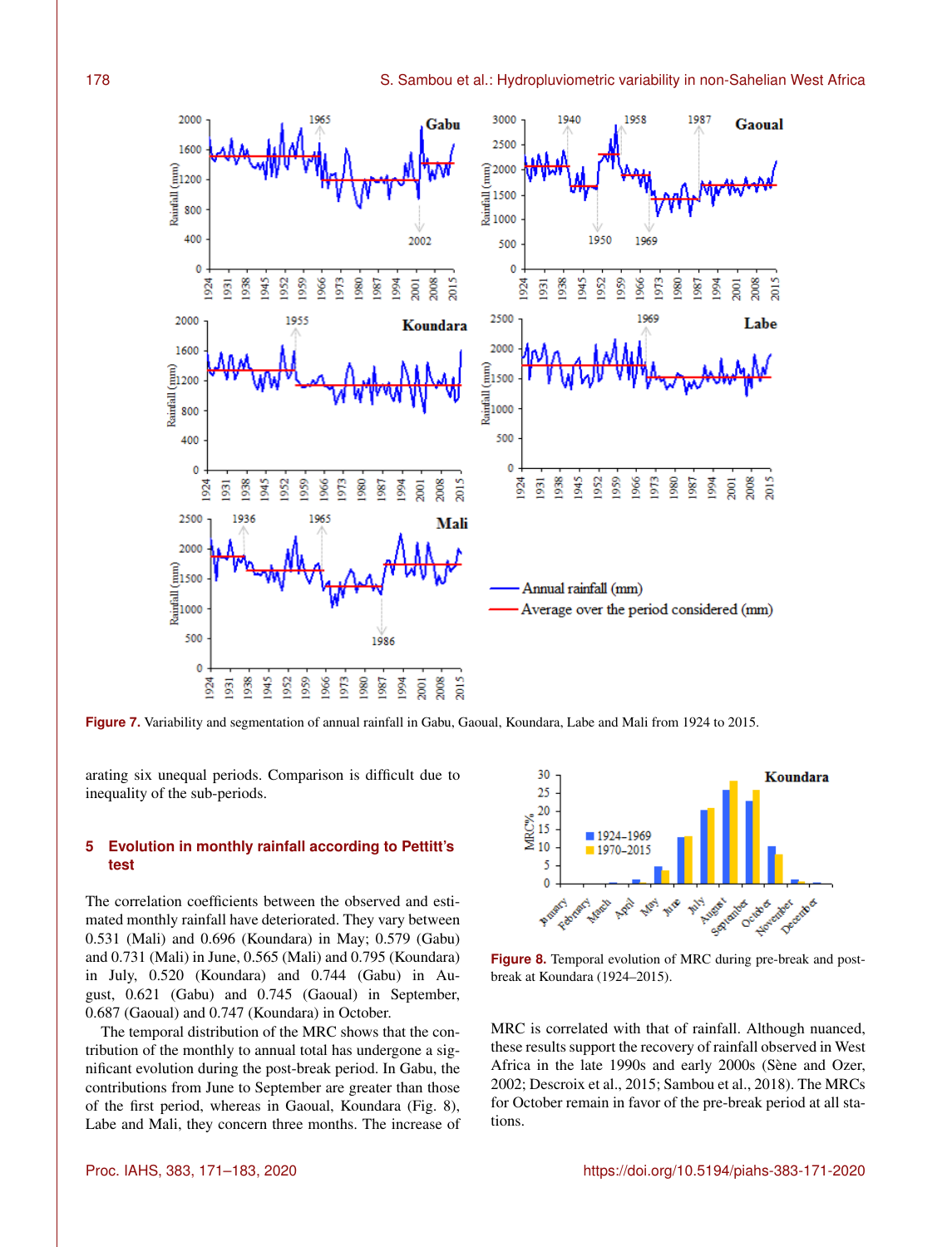

**Figure 9.** Relation between runoff and annual mean rainfall (left panels) and comparative evolution of observed and calculated annual modules (right panels).

## **6 Hydropluviometric correlation results**

The average annual rainfall calculated using the inverse square of distance method is used because, according to Vauchel (2000–2004), it gives better results, especially in the case where rainfall stations are not well distributed in space. The results of the correlation indicate a good relationship between the average annual rainfall and the runoff. The determination coefficients  $(r^2)$  of 0.687 (Gaoual), 0.635 (Cade) and 0.803 (Tche-Tche) show that the runoff is function of rainfall (Fig. 9). But it is noted that some of the average rainfall will be used to reconstitute the water reserves while the other feeds the evapotranspiration. The correlation coefficients  $(r)$  are 0.829 at Gaoual, 0.797 at Cade and 0.896 at Tche-Tche respectively. The quality of the relationship allows to extend the timeseries of the runoff, which are then translated into annual modules. The Gaoual modules is extended from 1971–1972 to 2014–2015 and those of Cade and Tche-Tche from 1976–1977 to 2014–2015. Figure 9 shows the variation compared between the annual modules observed and calculated.

## **7 Modeling results**

# 7.1 Model performance in calibration and validation

The results in Table 5 show the model parameters that have been optimized and the efficiency criteria obtained after the use in the "Solver" function. The values of the  $X_1$  parameters, which are larger, vary from 7.55 to 7.6 while those of  $X_2$  range from 1.06 to 1.13. The values of the Nash criteria are sufficiently high in general for the Gaoual (91.6 %), Cade (96.1 %) and Tche-Tche (95.7 %) basins with correlation coefficients of 0.934, 0.944 and 0.973 respectively.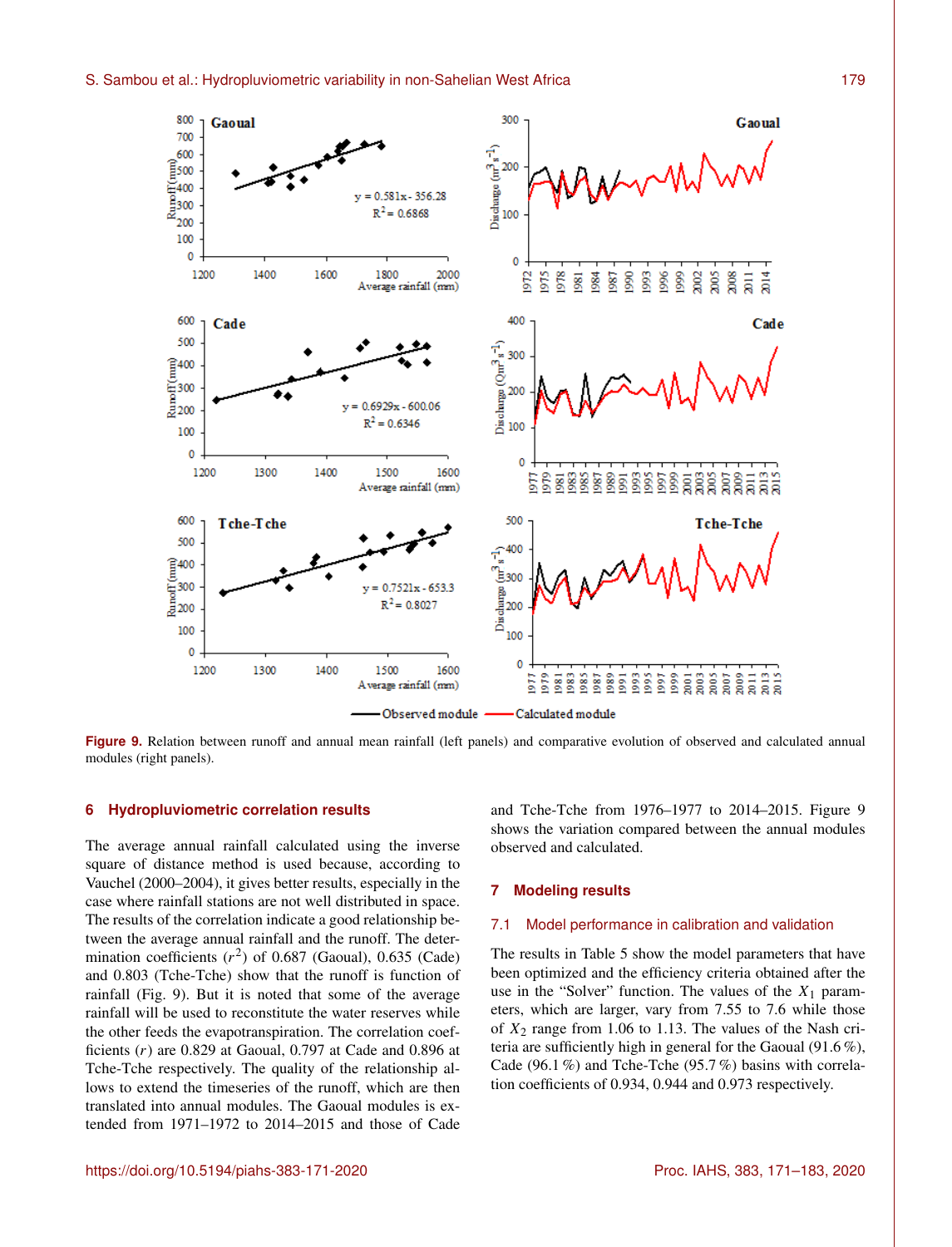

Figure 10. Comparison of observed and simulated monthly discharge.

**Table 5.** Calibration and validation of results.

| Station   | Calibration<br>period | Parameter<br>$X_1$ | Parameter<br>$X_{2}$ | Efficiency<br>criterion |
|-----------|-----------------------|--------------------|----------------------|-------------------------|
| Gaoual    | 1975-1988             | 7.6                | 1.10                 | 91.6                    |
| Cade      | 1977-1992             | 7.58               | 1.06                 | 96.1                    |
| Tche-Tche | 1977-1994             | 7.55               | 1 1 3                | 96.3                    |

# 7.2 Simulation of monthly discharge

The model's performance being established, the average monthly rainfall obtained by the inverse square distance method and the PET allowed to simulate the monthly discharges from Koliba/Corubal to Gaoual (1975–2015), Cade and Tche-Tche (1977–2015). The comparison of the observed and simulated discharge allows appreciating the quality of calculated discharge (Ardoin et al., 2002). A first qualitative analysis shows a good reproduction of the observed discharge shape at the three stations (Fig. 10). There is a temporal concordance of the peak discharge with sometimes an underestimation of the simulated discharge for some years with strong runoff. This is observed in 1975, 1981– 1982 and 1988 in Gaoual, 1985, 1989 and 1992 in Cade, 1981–1982, 1992 and 1994 in Tche-Tche. Low water levels are more or less well reproduced at Gaoual with the exception of the hydrological years 1983–1984 and 1984–1985, where a slight shift is observed during the dry period. In Cade and Tche-Tche, they are overestimated respectively un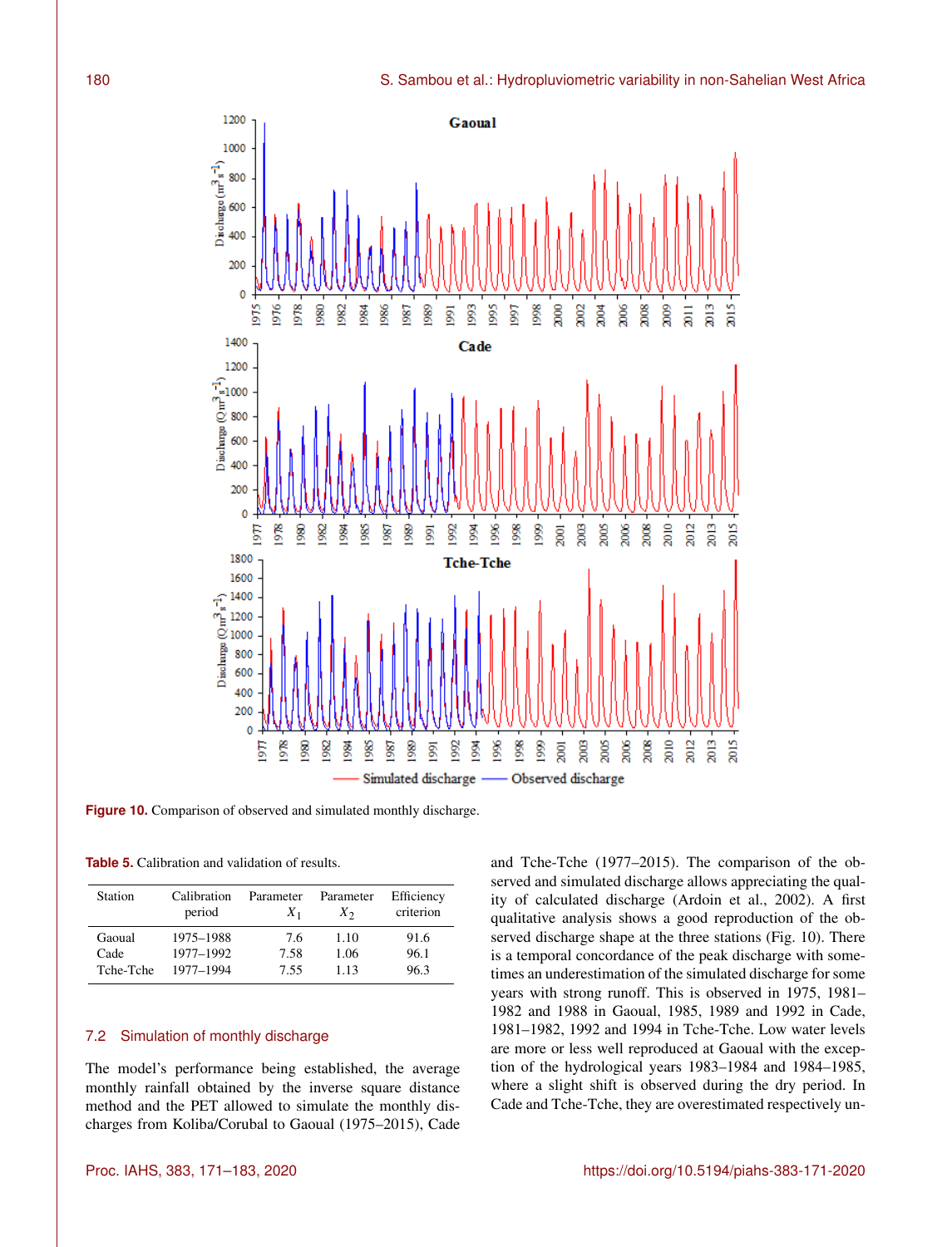til 1990 and 1989 before being superimposed with observed discharge.

Considering the underestimation of discharge, a relationship between observed and simulated peak monthly flows is search. The correlation coefficients of 0.796 (Gaoual), 0.781 (Cade) and 0.703 (Tche-Tche) indicate a positive linear relationship between the maximum observed discharge and the maximum simulated discharge. Also, the calculation of the observed and the simulated volumes was carried out. At Gaoual, the correlation coefficient of 0.831 shows that they are close. In Cade and Tche-Tche, however, the correlation coefficient of 0.574 and 0.576 show a deterioration of the relationship. The simulated volumes are overestimated by the model.

In general, the simulated discharge from 1989 to 2015 at Gaoual seem to follow the logic of the recovery of rainfall with a clear improvement in flows in the early 2000s (Fig. 10). At Cade and The-Tche, a strong variability of the flows is observed. The model followed the signal from the dry period 1975–2002.

# **8 Conclusion and perspectives**

This study of the hydropluviometric variability of the Koliba/Corubal River watershed highlights interesting results. The use of the regional vector method made it possible to homogenize the data and to calculate values that were used to reconstruct the gap data during some years. The Pettitt test detected breaks in 1958 (Mali), 1967 (Gabu, Gaoual) and 1969 (Koundara, Labe), over the period 1924–2015. The rainfall deficit of the period after break is between 9.7 % in Mali and 20.2 % in Gaoual. The segmentation method identifies a positive break in Gabu, Gaoual and Mali thus reflecting a return to better rainfall conditions, with however a strong interannual variation. The analysis of the MRC after the reconstitution of the missing values is in agreement with the resumption of the rainfall since the contribution of certain months to the annual total evolved greatly during the period post-break.

The hydropluviometric correlation approach gave coefficients of determination of 0.687 for Gaoual, 0.635 for Cade and 0.803 for Tche-Tche. This means that the runoff is function of the average rainfall. The part contributing to a reconstitution of the water reserves and the evapotranspiration not being quantified and considered, can constitute a source of discrepancies between the two variables. The correlation coefficients ranging from 0.797 (Cade) to 0.896 (Tche-Tche) encourages to extend the timeseries of runoff that are finally expressed in annual modules.

The use of the GR2M rain-flow model allowed us to first determine the model parameters that better reflect the transformation of the rain into flow with Nash criteria close to 100. Then, these parameters applied to the data of average rainfall and PET inputs simulated monthly discharge

and finally extended the timeseries from Koliba/Corubal to Gaoual, Cade and Tche-Tche. The temporal evolution of the discharge permits to distinguish a phase with a weak flow, and another supported by the resumption of the rainfall.

These results constitute a first step in the knowledge of the Koliba/Corubal River flows with a global conceptual model. They can be useful to Guinea and Guinea-Bissau and especially to the Gambia River Basin Organization for the realization of common development projects and to ensure integrated and concerted transboundary management of resources. This study does not use Bantala, Komba, Tomine and Fefine tributaries due to discrepancies noted at the installed hydrometric stations in these locations. At the end of the analysis of the monthly discharge observed and calculated, other parameters such as river regime, floods, low flows, flow coefficients, can be studied. As perspectives, it would be interesting to extend the study area to the Saltinho station and to refine the flow knowledge with other data and techniques. Access to data at finer scales is difficult; the availability of satellite estimates can be an asset for the simulation of daily discharge which, however, requires historical knowledge that will serve as a reference for the validation of their quality.

# **Data availability.** Data sets are available at

- National Meteorology Direction of Guinea (contact: meteogui@leland-gn.org),
- National Meteorological Service of Guinea-Bissau (contact: dgmeteobissau@yahoo.fr) and
- OMVG (contact: contact@pe-omvg.org).

**Author contributions.** SS and HD defined the title, realized the experimental activities, treated the hydrological data, analyzed all the results and wrote the initial manuscript. RND elaborated the mapping from physiographic data and treated the rainfall and evapotranspiration data. ID provided advice and translation of the manuscript into English. AK provided advice and discussions on the context of hydropluviometric variability in West Africa. All authors discussed the results and helped to improve the manuscript.

**Competing interests.** The authors declare that they have no conflict of interest.

**Special issue statement.** This article is part of the special issue "Hydrological processes and water security in a changing world". It is a result of the 8th Global FRIEND–Water Conference: Hydrological Processes and Water Security in a Changing World, Beijing, China, 6–9 November 2018.

**Acknowledgements.** We are grateful to our reviewers for their suggestions and comments. We also thank all the structures which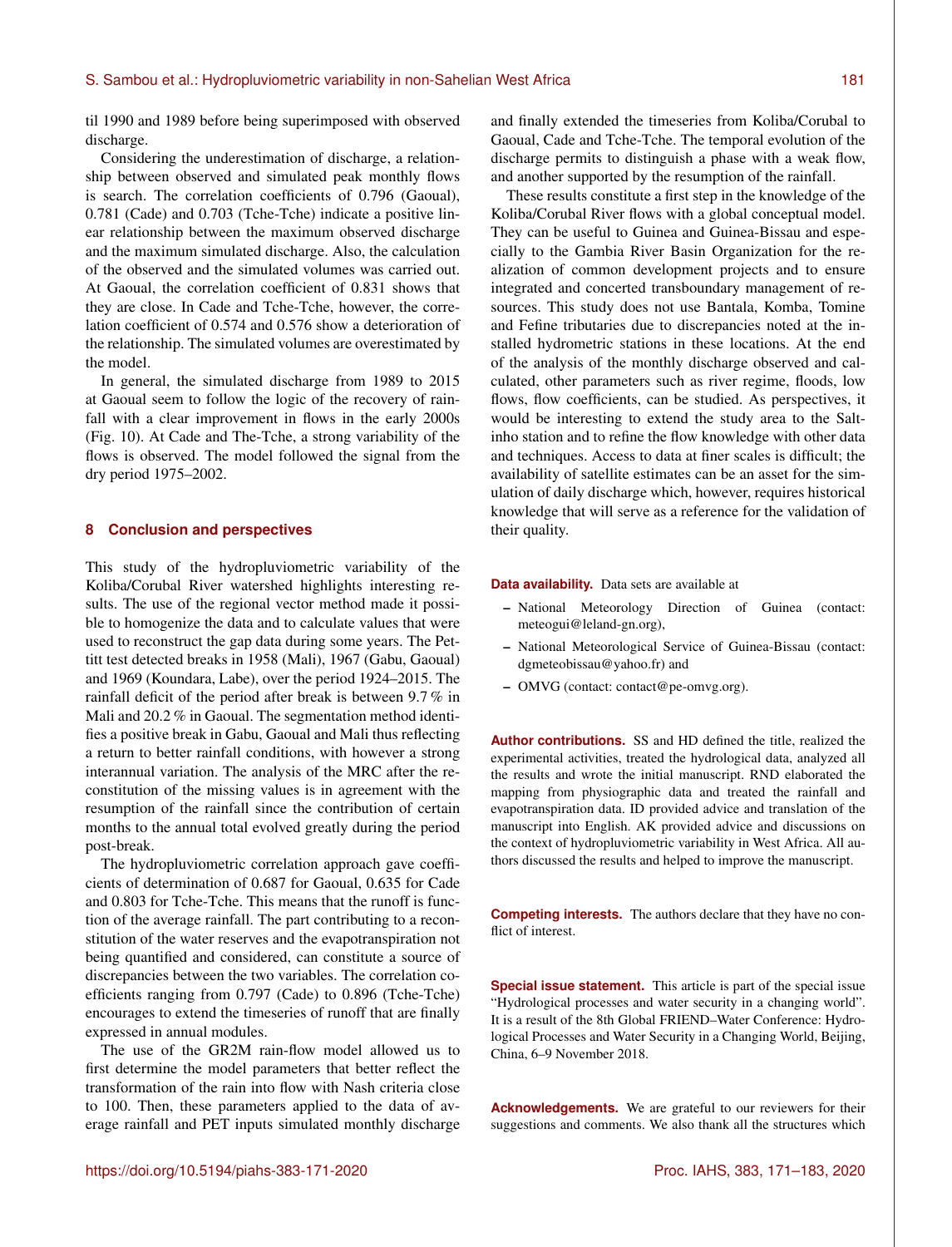provided us the data (National Meteorology Direction of Guinea, National Meteorological Service of Guinea-Bissau, and OMVG) and without which this work would not have been realized. We thank FRIEND-Water, UNESCO-IHP, IAHS, IWHR.

## **References**

- Ali, A. Lebel, T., and Amani, A.: Signification et usage de l'indice pluviométrique au Sahel, Sécheresse, 19, 227–235, 2008.
- Ardoin, S. Dezetter, A. Servat, E., and Bocquillon, C.: Redéfinition des fonctions de production des modèles globaux de relation pluie-débit en milieu semi-aride africain. Regional Hydrology: Bridging the Gap between Research and Practice, IAHS Publ. no. 274, in: Proceedings of the Fourth International FRIEND Conference held at Cape Town, South Africa, 197–203, 2002.
- Ardoin-Bardin, S.: Variabilité hydro-climatique et impacts sur les ressources en eau de grands bassins hydrographiques en zone soudano-sahélien, Thèse de doctorat, Université de Montpellier II, Montpellier, p. 440, 2004.
- Bell, V. A., Gedney, N., Kay, A. L., Smith, R. N. B., Jones, R. G., and Moore, R. J.: Estimating Potential Evaporation from Vegetated Surfaces for Water Management Impact Assessments Using Climate Model Output, J. Hydrometeorol., 12, 1127–1136, 2011.
- Bodian, A.: Approche par modélisation pluie-débit de la connaissance régionale de la ressource en eau: Application au haut bassin du fleuve Sénégal, Thèse de doctorat, Université Cheikh Anta Diop de Dakar, Dakar, p. 288, 2011.
- Bodian, A.: Caractérisation de la variabilité temporelle récente des précipitations annuelles au Sénégal (Afrique de l'Ouest), Physio-Géo – Géographie Physique et Environnement, 8, 297– 312, https://doi.org[/10.4000/physio-geo.4243,](https://doi.org/10.4000/physio-geo.4243) 2014.
- Bodian, A. Dezetter, A., and Dacosta, H.: Apport de la modélisation pluie-débit pour la connaissance de la ressource en eau: Application au haut bassin du fleuve Sénégal, Climatologie, 9, 109–125, 2012.
- Brunet-Moret, Y.: Test d'homogénéité, Cahiers ORSTOM, série Hydrologie, XIV, 119–129, 1977.
- Brunet-Moret, Y.: Homogénéisation des précipitations, Cahiers ORSTOM, série Hydrologie, XVI, 147–170, 1979.
- Claude, J.: Données hydrologiques nécessaires pour une campagne de lutte contre l'onchocercose dans la région du bassin du fleuve Sénégal, Rapport préliminaire, OMS, ORSTOM, Centre ORSTOM de Ouagadougou, p. 57, 1980.
- Dai, A., Trenberth, K. E., and Karl, T. R.: Global variations in droughts and wet spells: 1900–1995, Geophys. Res. Lett., 25, 3367–3370, 1998.
- Descroix, L., Diongue Niang, A., Dacosta, H., Panthou, G., Quantin, G., and Diédhiou, A.: Evolution des pluies de cumul élevé et recrudescence des crues depuis 1951 dans le bassin du Niger Moyen (Sahel), Climatologie, 10, 37–49, 2013.
- Descroix, L., Diongue Niang, A., Panthou, G., Bodian, A., Sané, Y., Dacosta, H., Malam Abdou, M., Vandervaere, J.-P., and Quantin, G.: Évolution récente de la pluviométrie en Afrique de l'Ouest à travers deux régions: La Sénégambie et le bassin du Niger Moyen, Climatologie, 12, 25–43, 2015.
- Diello, P.: Interrelations Climat–Homme–Environnement dans le Sahel Burkinabé : impacts sur les états de surface et la modéli-

sation hydrologique, Thèse de doctorat, Université de Montpellier II, Montpellier, p. 395, 2007.

- Gogien, F.: Application d'un modèle pluie-débit à un bassin versant de Tunisie Centrale: essai de prise en compte de la variabilité spatio- temporelle de la pluie, Mémoire de DAA, LP-SNGR/ENSA de Rennes, Rennes, p. 119, 1998.
- Haidu, I.: Comparaison entre tests statistiques concernant le changement climatique global, in: XIXe Colloque de l'Association Internationale de Climatologie, Actes du colloque d'Épernay, 6–9 September 2006, d'Épernay, 282–287, 2006.
- Hiez, G.: Homogénéisation des données pluviométriques, Instructions de calculs pour la programmation, Éit. SUDENE-UNESCO, p. 19, 1969.
- Hiez, G.: Homogénéisation des données pluviométriques, in: Cahiers ORSTOM, série Hydrologie, Vol. XIV, 1977.
- Hiez, G., Rancan, L., Barros, M. C., and Pedrollo, O.: Le vecteur régional et les fluctuations climatiques, in: Actes des Deuxièmes journées hydrologiques de l'ORSTOM (Montpellier, 1986), Édit. ORSTOM, collection "Colloques et séminaires", Paris, 101–116, 1987.
- Hiez, G. Cochonneau, G. Sechet, P., and Fernandez, U. M.: Application de la Méthode du Vecteur Régional à l'analyse de la pluviométrie annuelle du bassin amazonien, Veille climatique satellitaire, 43, 39–52, 1992.
- Hubert, P. and Carbonnel, J. P.: Approche statistique de l'aridification de l'Afrique de l'Ouest, J. Hydrologie, 95, 165– 183, 1987.
- Hubert, P., Carbonnel, J. P., and Chaouche, A.: Segmentation des séries hydrométéorologiques : application à des séries des précipitations et de débits de l'Afrique de l'ouest, J. Hydrologie, 110, 349–367, 1989.
- Hufty, A.: Orientations et vocabulaire de la climatologie (1988– 1992), Publications de l'Association Internationale de Climatologie, 7, 15–23, 1994.
- IRD: KhronoStat version 1.0, Logiciel, IRD, Montpellier, availabl at: <http://www.hydrosciences.org/spip.php?article239> (last access: 12 March 2009), 1998.
- Kouassi, A. M., Kouamé, K. F., Kofi, Y. B., Dje, K. B., Paturel, J. E., and Oularé, S.: Analyse de la variabilité climatique et de ses influences sur les régimes pluviométriques saisonniers en Afrique de l'Ouest: cas du bassin versant du N'zi (Bandama) en Côte d'Ivoire, Cybergeo: European J. of Geography, Environnement, Nature, Paysage, available at: <http://cybergeo.revues.org/23388> (last access: 12 July 2018), 2010.
- Lebel, T. and Ali, A.: Recent trends in the Central and Western Sahel rainfall regime (1990–2007), J. Hydrol., 375, 52–64, 2009.
- L'Hôte, Y.: Contrôle de la qualité et de l'homogénéisation des données pluviométriques par la méthode du vecteur des indices annuels de précipitations, Zürcher Geographische Schriften, 23, 37–51, 1986.
- Lubès, H., Masson, J. M., Servat, E., Paturel, J.-E., Kouamé, B., and Boyer, J. F.: Caractérisation de fluctuations dans une série chronologique par application de tests statistiques, Etude bibliographique, Programme ICCARE, Rapport no. 3, ORSTOM, Hydrologie, Montpellier, France, 1994.
- Mahé, G., Paturel, J. E., Servat, E., Conway, D., and Dezetter, A.: Impact of land use change on soil water holding capacity and river modeling of the Nakambe River in Burkina-Faso, J. Hydrol., 300, 33–43, 2005.